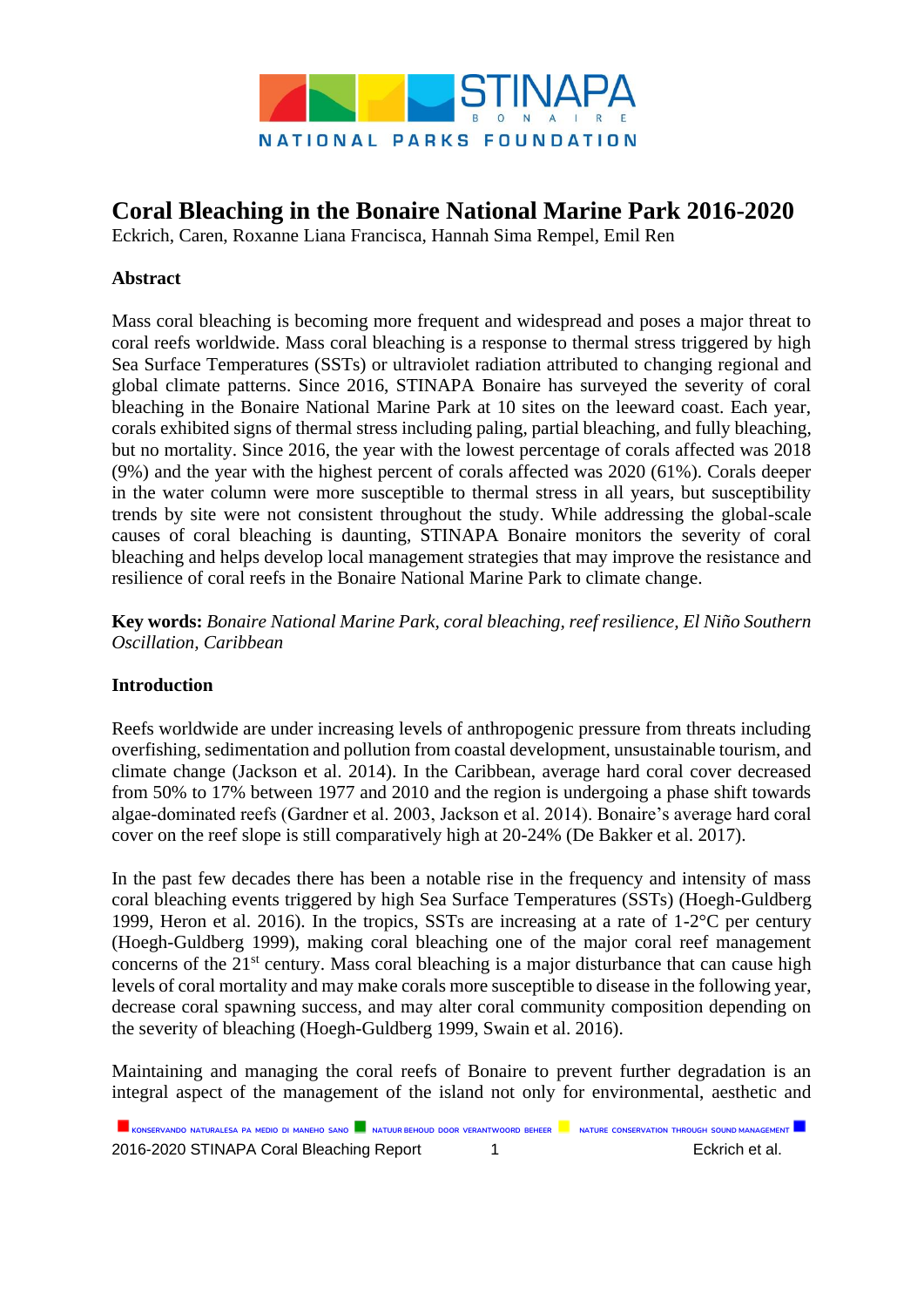

cultural values, but also because at least one-third of the island's Gross Domestic Product (GDP) is generated by tourism and 50-70% of the economy is directly or indirectly dependent on tourism (DEZA 2008, IUCN 2011, Schep et al. 2012).

# *Resilience*

Resilience is defined as the ability of an ecosystem, such as a coral reef, to maintain its original ecological community and physiological structure or to recover to that state following a disturbance (Holling 1973) The resilience of a reef is dependent on the frequency and severity of disturbances (such as boat groundings, high ocean temperatures, coastal development, or hurricanes) as well as the integrity of the reef community and structure prior to the disturbance. Factors that promote reef resilience include high coral cover, recruitment of juvenile corals, an abundance of predatory fishes as well as herbivorous fishes, reef invertebrates, and low macroalgae cover (Edwards et al. 2011, Jackson et al. 2014, Diaz-Pulido et al. 2020). Evidence supports that managing chronic stressors such as coastal development, pollution, and overfishing are imperative to facilitating coral reef resilience (Jackson et al. 2014). In recent years the coral reefs of Bonaire have shown clear signs of being resilient and the majority of reef sites are classified as being medium to highly resilient (IUCN 2011, Steneck and Wilson 2019).

### *Mechanism of Coral Bleaching*

Mass coral bleaching is a stress response triggered by high SSTs and levels of irradiance; however, pollutants or chemicals, sedimentation or bacterial infections may cause localized, smaller-scale coral bleaching (Dove & Hoegh-Guldberg 2006). These stressors impair the symbiotic relationship between the coral host and endosymbiotic photosynthetic algae of the family *Symbiodiniaceae***.** When SSTs exceed the average annual highs by 1°C or more for a series of weeks the thermal stress disrupts *Symbiodinacea*'s photosynthetic process and they produce reactive oxygen species that are harmful to cellular tissue (Hawkins & Davy 2012). In response, the coral host may expel or digest the *Symbiodinacea* from its tissues (Dove & Hoegh-Guldberg 2006; Fujise et al. 2014). *Symbiodinacea* are what give coral tissue its pigmentation and when corals expel the algae their white, calcium carbonate skeleton becomes visible, which gives the coral colonies a 'bleached' appearance. Corals may recover from bleaching and take up new *Symbiodinacea* into their tissues if the intensity and duration of the thermal stress is not too great. However, following a bleaching event, corals are also more vulnerable to disease, predation and competition and may have reduced reproductive capacity (Swain et al. 2016). The susceptibility of a reef to mass coral bleaching depends on a combination of biological factors such as the composition of the coral community and associated clades of *Symbiodinacea* and physical factors such as the severity of thermal stress, the levels of irradiance and the degree of mixing in the water column. It is important to monitor bleaching events in order to both effectively manage and protect reefs during and following a bleaching event, as well as to track the frequency and intensity of bleaching events over time.

#### *Adaptation to Coral Bleaching*

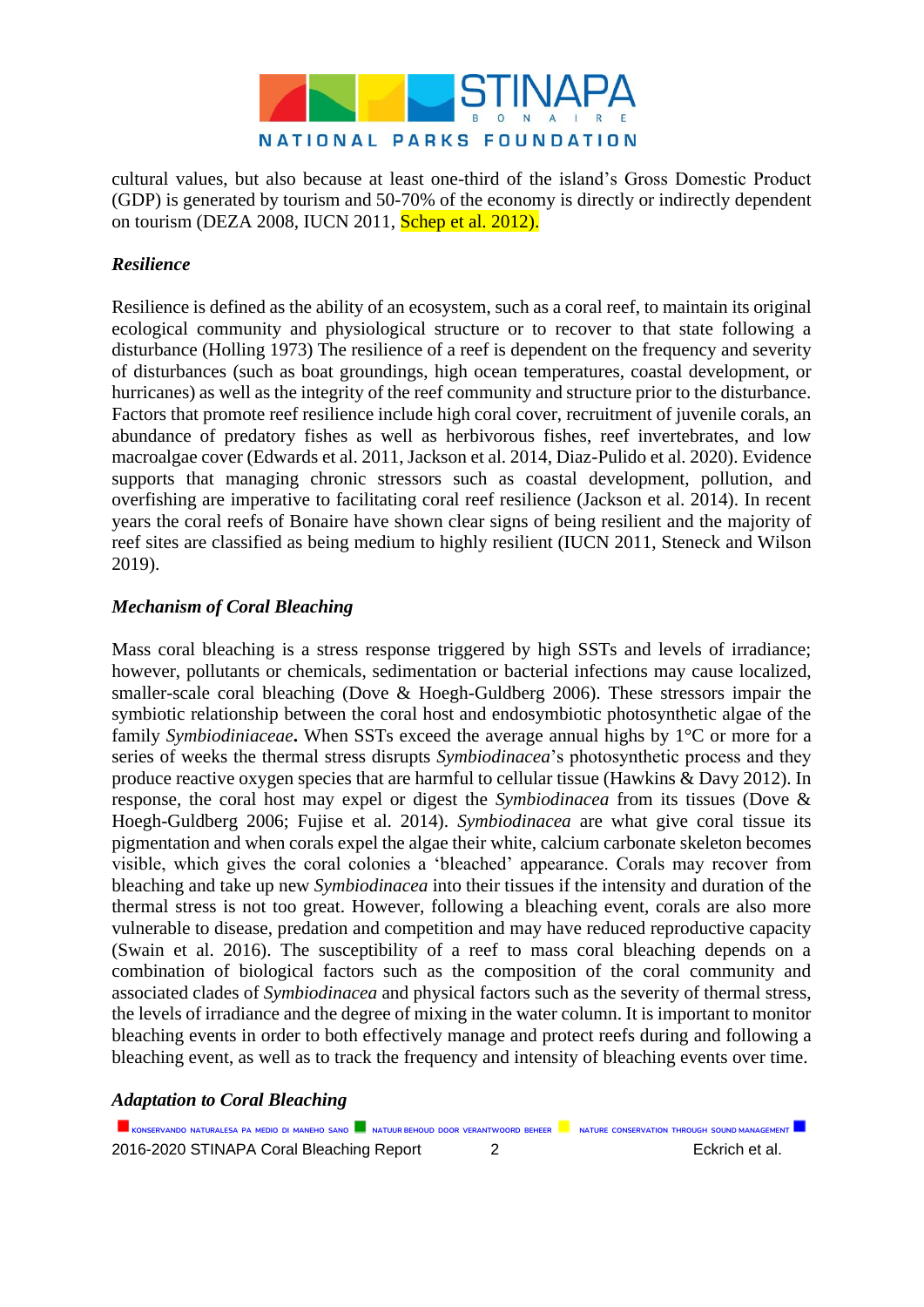

Coral taxa and their assemblage of associated *Symbiodinacea* clades differ in their susceptibility to thermally induced bleaching (Oliver & Palumbi 2011; Swain et al. 2016)*.* The resilience of a coral colony to bleaching is dependent not only on the coral animal itself, but also the community of microbial symbionts that it hosts, such as *Symbiodinacea* which collectively make up the coral holobiont. Some corals may host a diverse array *Symbiodinacea* clades, while others show high specificity for a single clade and may therefore be less adaptable to altered environmental conditions. Following a bleaching event, corals may take up new combinations of *Symbiodinacea* clades that confer increased thermal tolerance, allowing the coral holobiont to adapt over time in what is known as the Adaptive Bleaching Hypothesis (Buddemeier & Fautin 1993; Thompson et al. 2014).

### *Predicting & Monitoring Coral Bleaching Events*

NOAA's Coral Reef Watch uses satellite imagery to monitor anomalously high SSTs over time in a unit called Degree Heating Weeks (DHWs) in order to predict when and where coral bleaching may occur and to alert local management and research agencies. DHWs are a measure of accumulated thermal stress based on the number of weeks SSTs exceed the average annual maximum by 1°C or more. Significant coral bleaching is likely at 4 DHWs, and widespread bleaching and mortality is likely at 8 DHWs. STINAPA biologists monitor the DHWs for Bonaire during the warmest months of the year and use this information to alert the community of the bleaching risk and also to determine when to survey.

Each year, when the SST began to drop, STINAPA Bonaire surveyed the intensity of coral bleaching at ten sites on the leeward side of Bonaire, including two sites on Klein Bonaire. This report is intended to disseminate those findings to the public, stakeholders and regional management agencies and may also be used for comparisons for past and future bleaching events.

#### **Methods**

STINAPA Bonaire personnel surveyed the severity of coral bleaching across 10 sites on the leeward coast of Bonaire and Klein Bonaire annually in November or early December from 2016-2020. The leeward sites from north to south were Playa Funchi, the Rei Willem-Alexander No-Dive Reserve (hereafter referred to as RWA Reserve), Karpata, Oil Slick Leap, Reef Scientifico, Kas di Regatta, Invisibles and Vista Blue; the Klein Bonaire sites from east to west were Ebo's Special and Mi Dushi (Figure 1 and Appendix Table 1).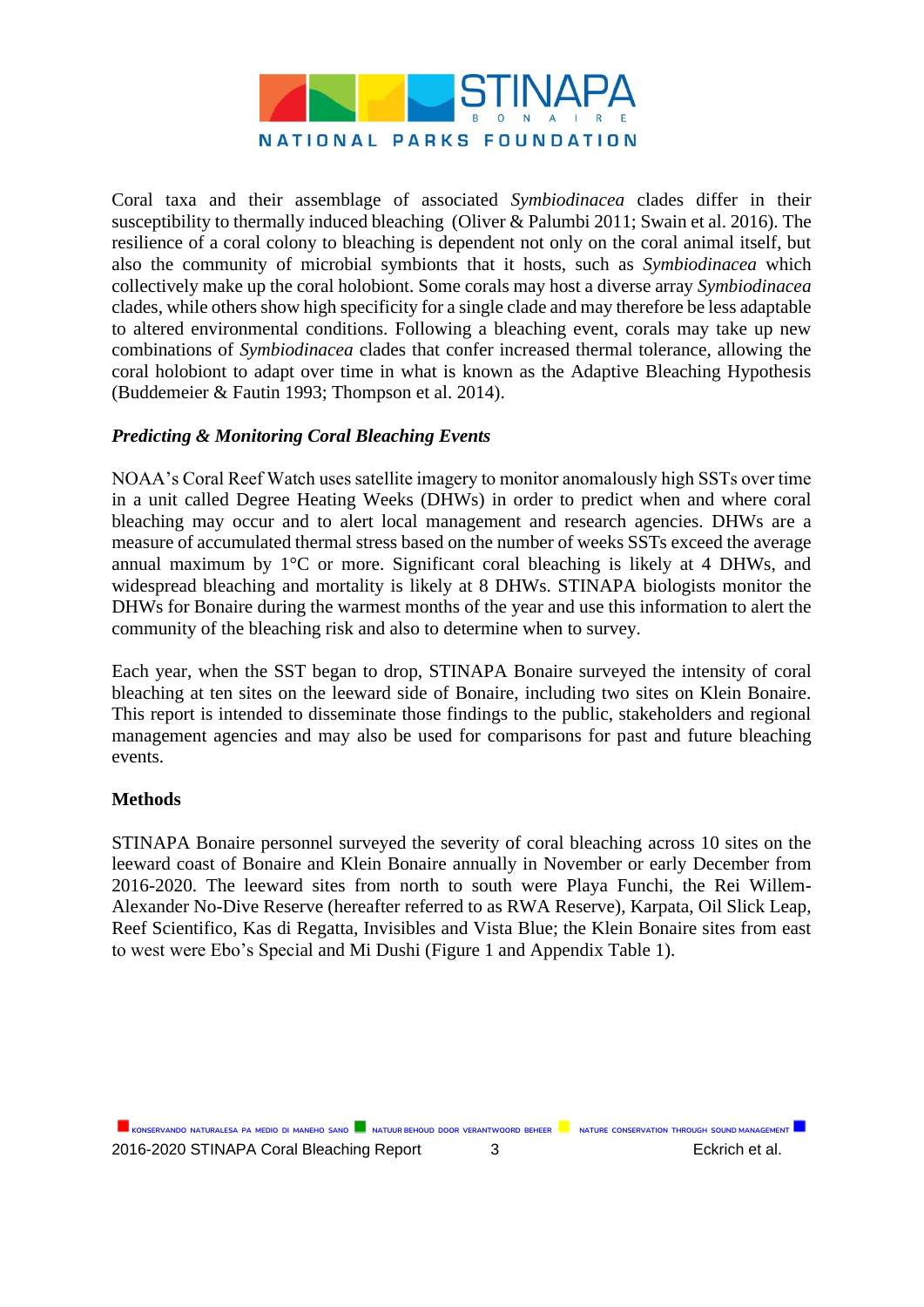



**Fig. 1.** Map of the 10 coral bleaching survey sites on the leeward coast of Bonaire and Klein Bonaire. See Appendix 1 for site coordinates.

In 2016-2019, the severity of thermal stress was determined from quadrat photographs taken from two 30 m belt transects at depths of 10 and 25 m ( $n = 15$  quadrats per transect). Four sites were also surveyed at 5 m in 2017, 2019 and 2020. The other six sites did not have abundant corals in the shallows. In 2020, videos were taken for permanent records, but the severity of thermal stress was recorded using line intercept data from two 10 m transects at each depth. Percent coral bleaching was calculated as the percentage of colonies with pale, partially bleached or fully bleached tissue, except for in 2018 where it was calculated as the percentage of tissue of individual corals that were pale, partially or fully bleached. The severity of coral bleaching was categorized on a 0-4 scale according to the recommendation of *A Global Protocol for Assessment and Monitoring of Coral Bleaching* as follows: 0) Unbleached, 1) Pale tissue present, 2) Partially bleached, 3) Fully bleached, 4) Mortality estimated to be due to bleaching (Oliver et al. 2004).

All analyses were conducted using R version 3.6.2 (R Core Team 2019). A linear regression was used to analyze differences in the percent coral bleaching by year, site and depth  $(n = 2)$ transects per depth). The initial model was fit with a three-way interaction among year, site and depth, but was dropped from the model as none of the interactions were significant (p>0.10). Percent coral bleaching was square-root transformed to meet normality assumptions. A Kruskal-Wallis test was used to determine if there were significant differences in average percentage of observed colonies that bleached by species among sites in 2020 (n=10 sites). Coral species with less than three total observations were excluded from this analysis, due to

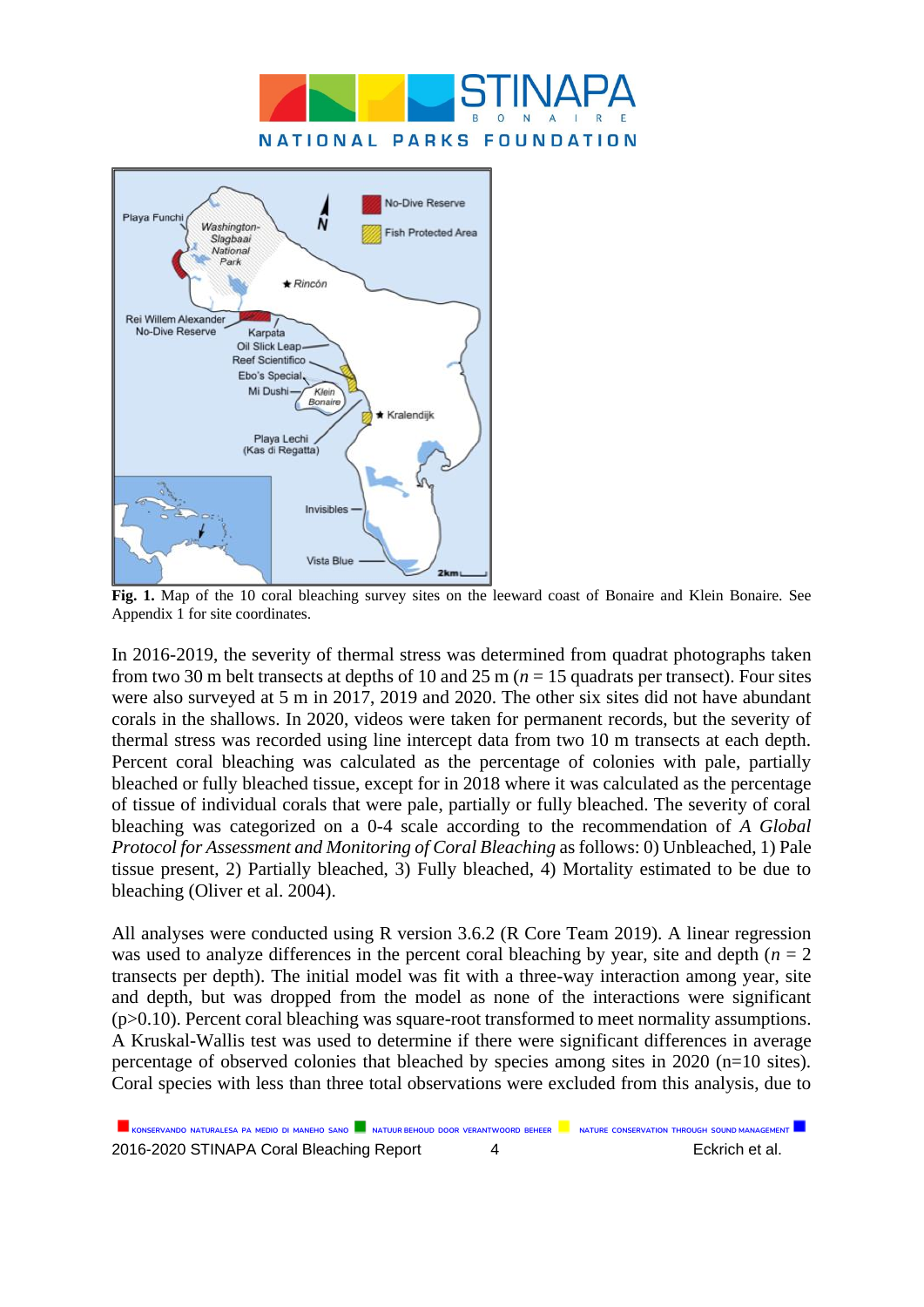

insufficient sampling observations to make reliable estimates. A Dunn Test was used for posthoc comparisons of significant differences between species.

#### **Results**

#### *Bleaching patterns by year, site, and depth*

Since 2016, corals in the BNMP have been affected by thermal stress every year, though bleaching severity varied among years, sites, coral species, and depths (Fig. 2-4). In 2016 (26%), 2018 (9%) and 2019 (24%), the mean percent of corals showing signs of bleaching at 10 and 25 m depth was considerably less than in 2017 (55%) and 2020 (61%; Fig. 2B). In all years, a greater percentage of deeper corals were affected than shallow corals (Fig. 2B). When comparing sites each year, certain sites were more affected than others, especially in 2019 when more corals were affected at Karpata, Invisibles and Ebo's Special than the other seven sites (Fig. 3). However, these three sites did not stand out in other years and therefore no site-specific generalizations can be made from these data.

Based on a linear regression analysis, there were no significant differences in coral bleaching among sites and years (Fig 2A; p-value>0.10). However, there was a significant, positive relationship between coral bleaching across the observed depths of 5, 10, and 25m (Fig 2B;  $F_{(1,100)} = 13.8152$ , p-value<0.001). On average, there was a 0.12% increase in the percent coral bleaching with every 10m increase in depth, after accounting for site and year.



**Fig. 2.** The average percentage ( $\pm$  SEM) of corals affected by bleaching in the Bonaire National Marine Park by (A) year and (B) year and depth in 2016-2020 across sites (*n* = 10 sites). Percentage of corals affected include pale, partially bleached, and fully bleached corals. No bleaching-attributed coral mortality was observed. In 2016 and 2018, bleaching was not surveyed at 5 m depth.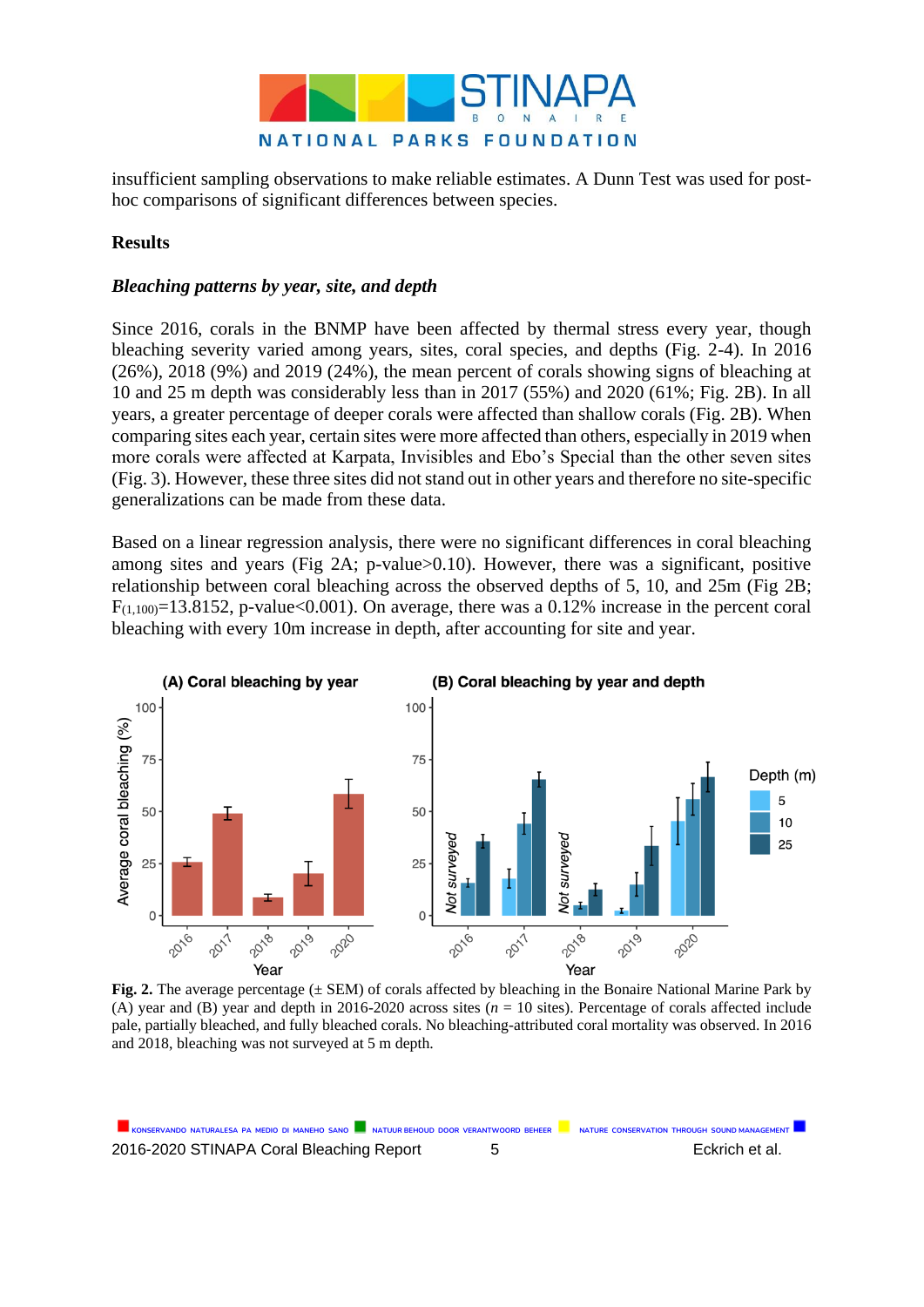



**Fig. 3.** The percentage of corals affected by bleaching in the Bonaire National Marine Park by site and depth in 2016-2020 ( $n = 2$  transects per depth). Percentage of corals affected include pale, partially bleached and fully bleached corals. No coral mortality was recorded. Percent coral bleaching is calculated as the number of colonies that bleached in all years but 2018, where it was calculated as the percent area of coral that bleached. In 2016 and 2018, bleaching was not surveyed at 5 m depth.

#### *Bleaching patterns among coral species*

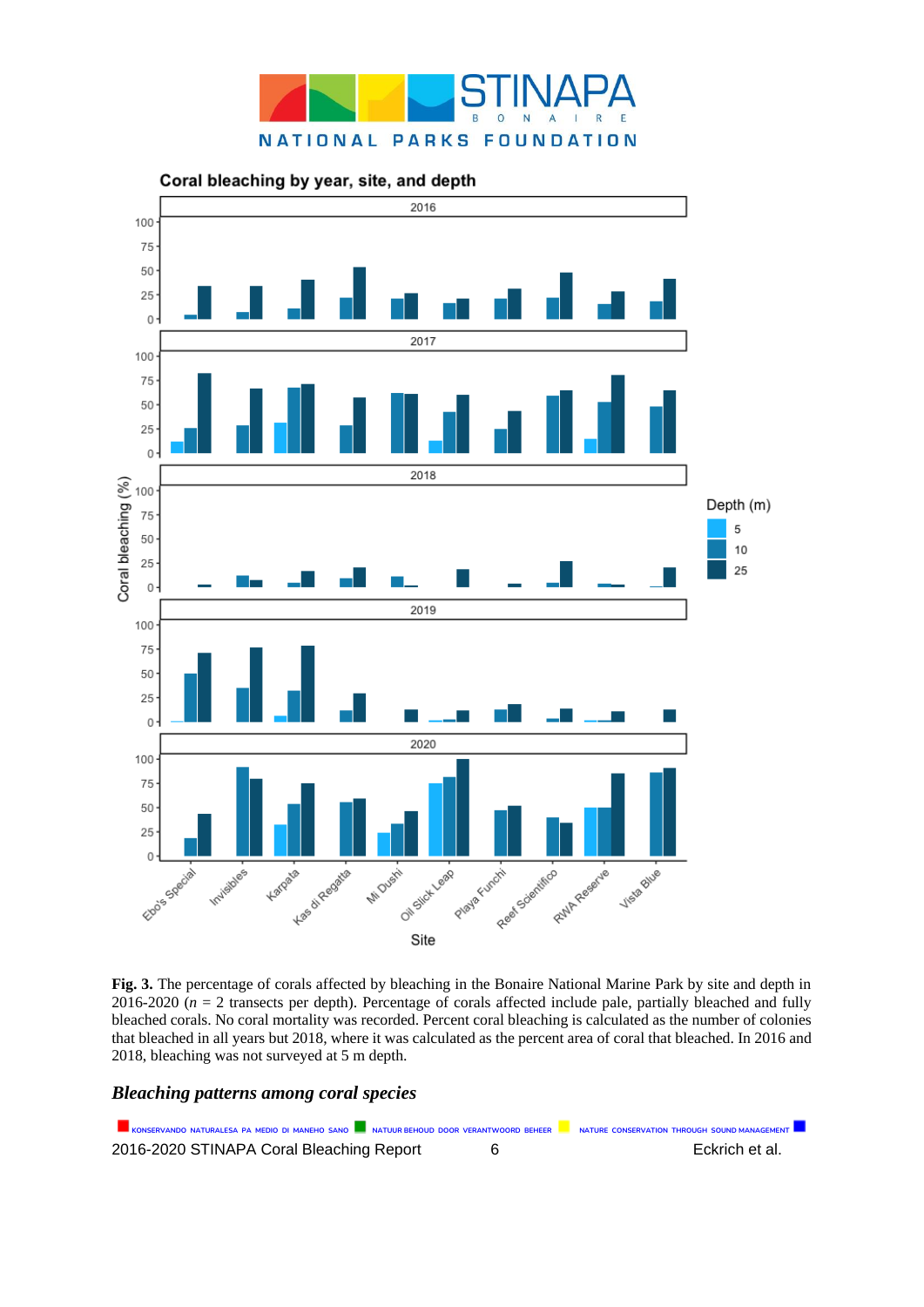

In 2020, trends in bleaching susceptibility by species suggest that certain species of corals are more susceptible to high SSTs and bleaching than other species, with species in the genera *Orbicella* and *Agaricia* (Boulder, Mountainous star and Lettuce corals) being the most susceptible and *Madracis* species being the least susceptible (Yellow pencil and Ten-rayed star corals) (Fig. 4). Coral species codes are listed in Table 2 of the Appendix.

Based on Kruskal-Wallis test, there were significant differences among the percentage of coral colonies that bleached by species in 2020 across observed sites (Kruskal-Wallis  $\chi^2(14)=31.256$ , p-value = 0.005103). Based on a post hoc Dunn Test, *Orbicella faveolata* corals had a significantly greater percentage of colonies that bleached than *Madracis auretenra, Madracis decactis, Montastraea cavernosa,* and *Siderastrea siderea* coral species (p-values=0.008, 0.008, 0.004, and 0.016, respectively).



Percent coral colonies bleached by species in 2020

**Fig. 4.** The average percentage ( $\pm$  SEM) of coral colonies affected by bleaching in the Bonaire National Marine Park by species in 2020 across sites (*n* =10 study sites). Percentage of corals affected include pale, partially bleached and fully bleached corals. No coral mortality was observed. Coral species where less than 3 individuals of a given species were observed across the entire 2020 dataset were excluded from this figure as there were not enough observations to reliably estimate average percent bleaching. Table 2 in the Appendix includes the scientific and common names of the species codes listed here.

#### **Discussion**

KONSERVANDO NATURALESA PA MEDIO DI MANEHO SANO **NATUUR BEHOUD DOOR VERANTWOORD BEHEER** NATURE CONSERVATION THROUGH SOUND MANAGEMENT 2016-2020 STINAPA Coral Bleaching Report 7 Eckrich et al.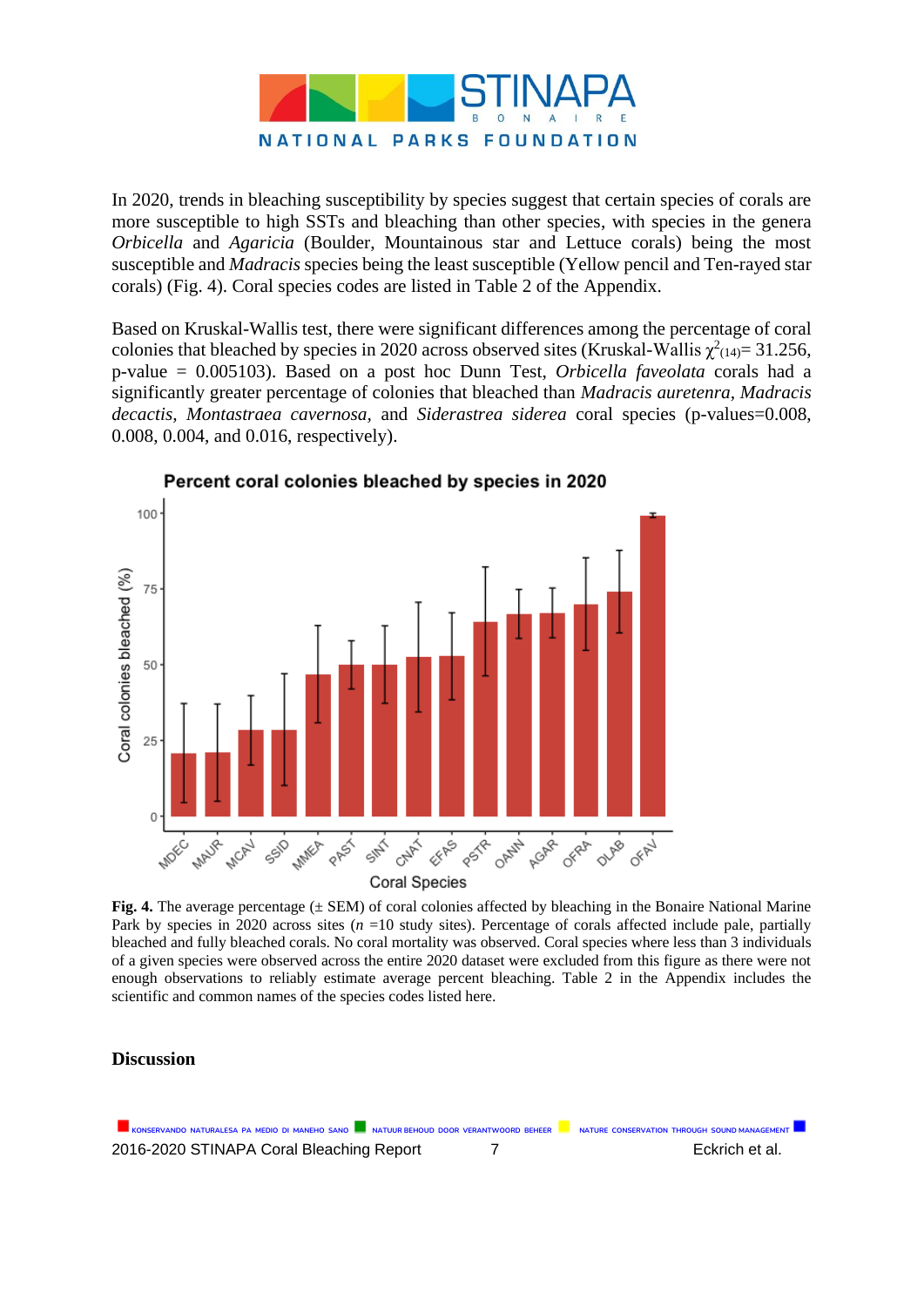

The first global bleaching event from 1998-1999 caused an estimated 16% mortality in corals worldwide, with average mortality ranging from 5-10% in the Caribbean (Wilkinson 2002, Wilkinson & Souter 2008). Furthermore, a 2005 mass bleaching event in the Caribbean caused mortality of up to 27% of corals in some areas. Fortunately, Bonaire had relatively low mortality during the 2005 event (C. Eckrich, personal observ.). In 2010, Bonaire's reefs suffered from a coral bleaching event that resulted in approximately 10% mortality of corals at 10m depth (Steneck et al. 2011). A 'third global bleaching event' started in mid-2014 and lasted for three years, until mid-2017. Many coral reefs suffered widespread bleaching multiple years in a row during this event, the longest and perhaps most damaging coral bleaching event on record. Since 2016, coral paling and partial to full bleaching of corals have occurred every year on Bonaire's reefs to varying severity, but luckily SSTs dropped before notable mortality occurred. It is important to note that in 2018, coral bleaching was calculated based on the percentage of pale or bleached tissue on colonies while in other years it was calculated as the number of colonies with any pale or bleached tissue. These differences in methods may result in slightly lower estimates of percent bleaching in this compared to other years, though the data were included as they still provide important information on the relative intensity of coral bleaching among surveyed sites for the purposes of general comparisons.

### *Managing bleaching*

Bonaire's reefs continue to show high levels of resilience to disturbances such as high SSTs. However, the pressures on marine ecosystems and, in particular, coral reefs are increasing at an unprecedented rate. The Bonaire National Marine Park is under multiple sources of stress, not only from high SSTs and climate change, but also damage caused by unsustainable tourism activities, pollution from coastal development, untreated wastewater seepage, and uncontrolled runoff. Thus, it is imperative that we continue to closely monitor and manage reef resilience. While we cannot manage the global-scale causes of coral bleaching, we must strive at a local scale to protect the integrity of Bonaire's reefs so they remain resilient in the face of future disturbances.

Reef resilience may be improved through effective fisheries management, wastewater treatment, responsible coastal development and sustainable tourism, as well as educational and outreach activities that increase the awareness of the importance of nature management and resilient coastal ecosystems. The Bonaire government and STINAPA have taken concrete steps to help facilitate coral resilience and recovery and enforce policies to protect Bonaire's coral reefs. Spearfishing was banned in 1971, all corals were protected in 1975, anchoring was banned and permanent mooring buoys were installed in 1978, fish protected areas were established in 2008, and many fish species, including all parrotfish, were protected in 2010 (Executive Council of the Bonaire Island Territory 2010). Many of these management initiatives are believed to facilitate reef resilience and recovery from stressors such as bleaching (Edwards et al. 2011, Steneck et al. 2019). Additionally, a wastewater treatment plant was constructed and began operating in 2015 to reduce coastal pollution, following marine management recommendations made by the IUCN Climate Change and Coral Reefs Working Group (IUCN 2011). Lastly, to foster sustainable tourism and recreation, all who dive in the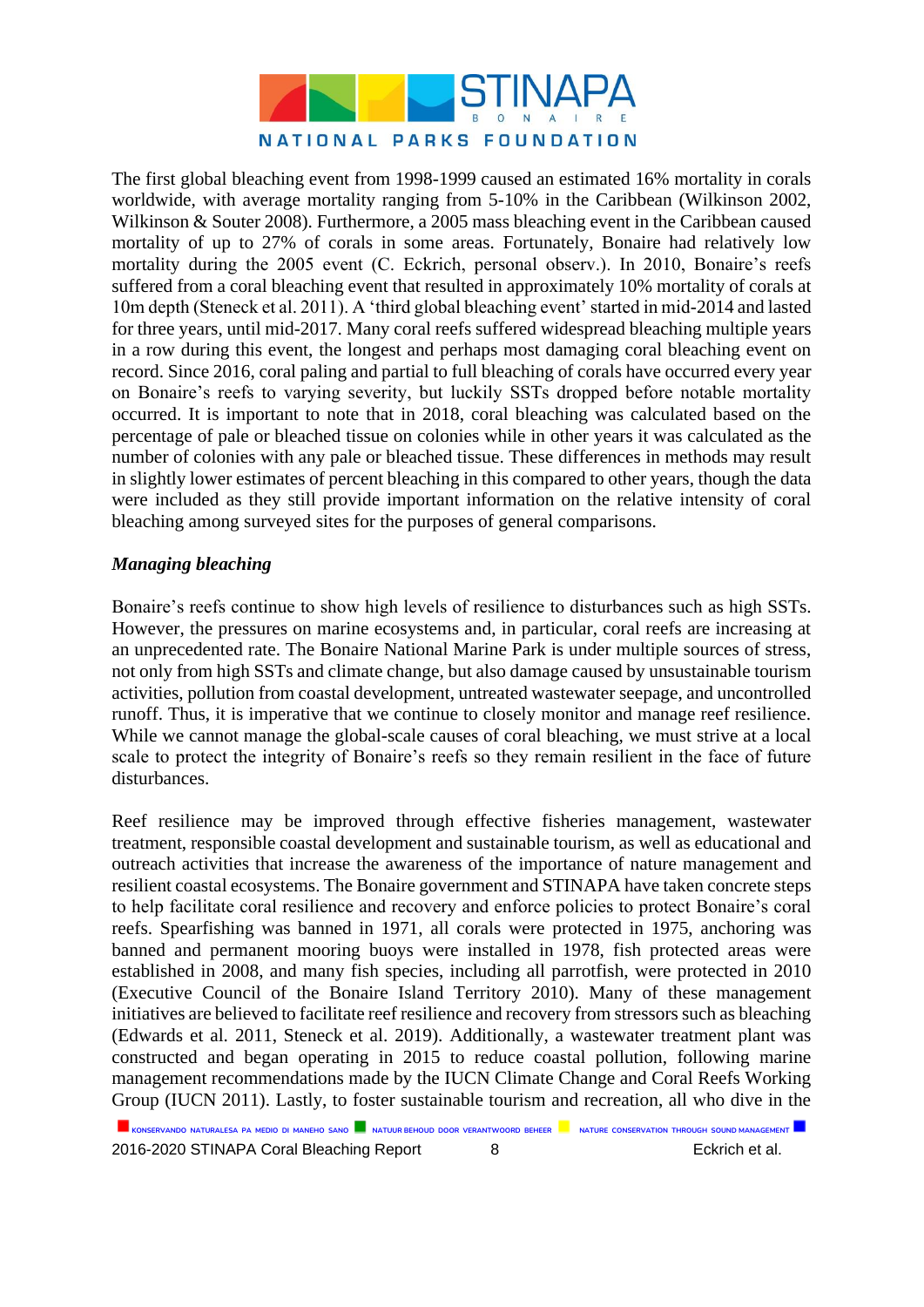

Bonaire National Marine Park must have a diver orientation and are prohibited from touching or removing any marine life or objects. As the resident population of Bonaire grows and tourism resumes (after Covid-19 travel restrictions), Bonaire's government and STINAPA must continue to adopt policies and legislation that safeguards coral reefs, one of Bonaire's most valuable natural resources, in the face of rising climate change related threats.

#### **Acknowledgements**

This report was made possible through the hard work of many dedicated STINAPA staff, interns, and volunteers including Paulo Bertuol, Ramon de Leon, Mackenzie Stoeltje, Allessandro Corubolo, Thijs van Wuijckhuijse, Lola Salvador, Romy Geertsma, Paul Berezinski, Niels den Toom, Tatiana Zanardi, Alcides Falanghe, and Jeffrey Gerrits.

#### **References**

- Buddemeier RW & Fautin DG (1993) Coral bleaching as an adaptive mechanism: A testable hypothesis. *Bioscience* 43(5) 320–326.
- DEZA (2008) Department of Economic and Labour Affairs Island Territory of Bonaire. *The Bonaire economic note.*
- De Bakker, DM, Van Duyl FC, Bak RP, Nugues MM, Nieuwland G & Meesters EH (2017) 40 Years of benthic community change on the Caribbean reefs of Curaçao and Bonaire: the rise of slimy cyanobacterial mats. *Coral Reefs*, *36*(2), 355-367.
- Diaz-Pulido G, McCook LJ, Dove D, Berkelmans R, Roff G, Kline DI, Weeks S, Evans RD, Williamson DH, Ove Hoegh-Guldberg O (2020) Doom and Boom on a Resilient Reef: Climate Change, Algal Overgrowth and Coral Recovery. PLOS One 4(4): 1-9.
- Dove SG and Hoegh-Guldberg O (2006). Coral bleaching can be caused by stress. The cell physiology of coral bleaching. In: Ove Hoegh-Guldberg, Jonathan T. Phinney, William Skirving, Joanie Kleypas. *Coral Reefs and Climate Change: Science and Management*. American Geophysical Union, Washington. pp. 55–71.
- Edwards HJ, Elliott IA, Eakin CM, Irikawa A, Madin JS, Mcfield M, Morgan JA, Van Woesik R, Mumby PJ (2011) How much time can herbivore protection buy for coral reefs under realistic regimes of hurricanes and coral bleaching? Glob Change Biol 17:2033–2048.
- Executive Council of the Bonaire Island Territory (2010) Island Resolution Nature Management Bonaire. Section III– Protection of Animal and Plant Species.
- Fujise L, Yamashita H, Suzuki G, Sasaki K, Liao LM, Koike K (2014) Moderate Thermal Stress Causes Active and Immediate Expulsion of Photosynthetically Damaged Zooxanthellae (Symbiodinium) from Corals. *PLoS ONE.* 9(12): e114321.
- Gardner TA, Côté M, Gill JA, Grant JA and Watkinson AR (2003) Long-Term Region-Wide Declines in Caribbean Corals. Science 301(5635): 958–960.
- Hawkins TD and Davy SK (2012) Nitric Oxide Production and Tolerance Differ Among Symbiodinium Types Exposed to Heat Stress*. Plant Cell Physiol*. 53(11): 1889–1898. doi:10.1093/pcp/pcs127.
- Heron SF, Maynard JA, Hooidonk Rv, Eakin M (2016) Warming Trends and Bleaching Stress of the World's Coral Reefs 1985–2012.

KONSERVANDO NATURALESA PA MEDIO DI MANEHO SANO **NATUUR BEHOUD DOOR VERANTWOORD BEHEER** NATURE CONSERVATION THROUGH SOUND MANAGEMENT

2016-2020 STINAPA Coral Bleaching Report 9 9 Eckrich et al.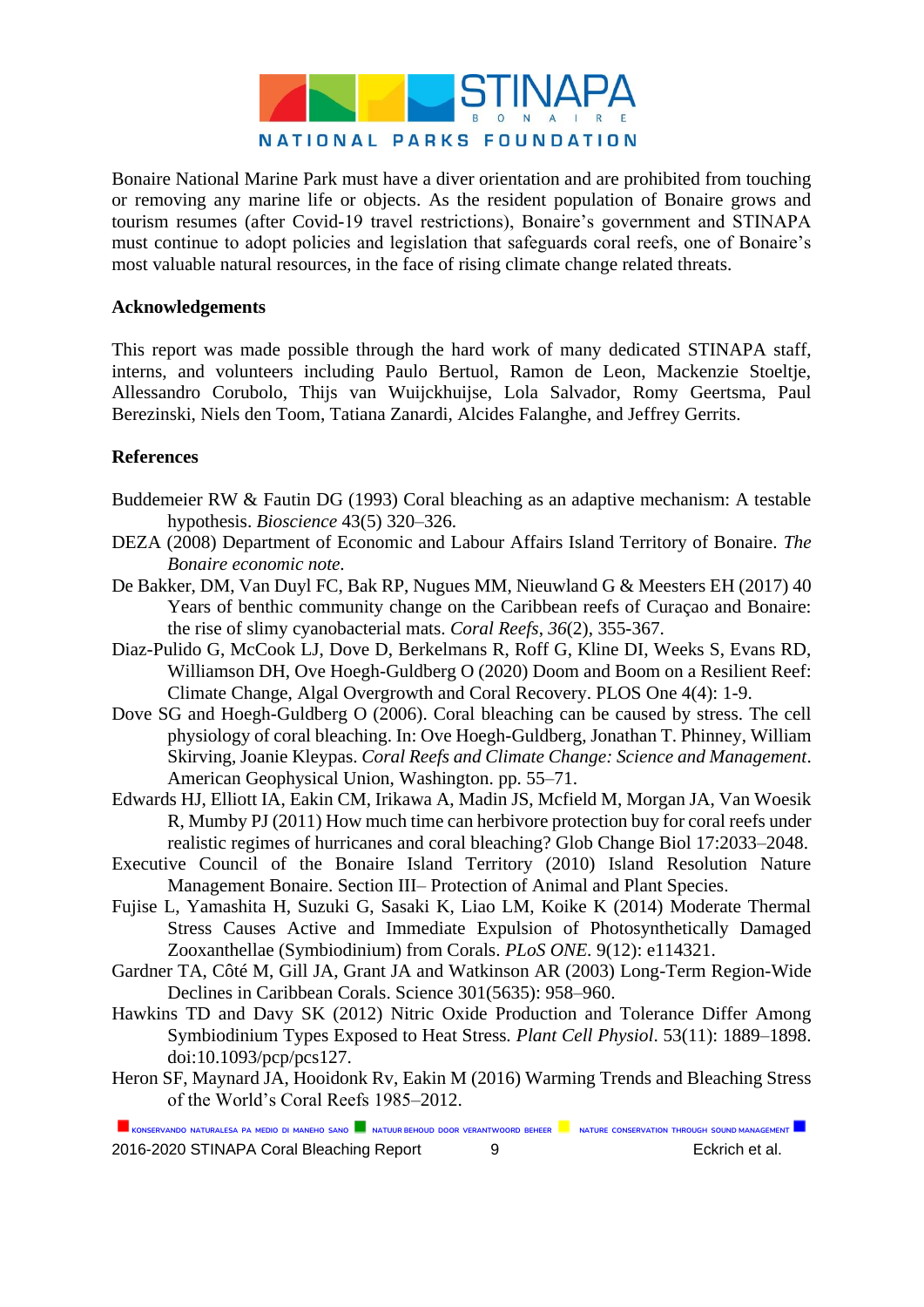

- Hoegh-Guldberg O (1999) Climate change, coral bleaching and the future of the world's coral reefs. Marine Freshwater Research 50: 839–66.
- Holling CS (1973) Resilience and stability of ecological systems. Annual Review of Ecological Systems 4: 1-23.
- IUCN (2011) Coral Reef Resilience Assessment of the Bonaire National Marine Park, Netherlands Antilles. Gland, Switzerland: IUCN. 51pp.
- Jackson JBC (author), Donovan MK, Cramer KL, Lam VV (editors; 2014). Status and Trends of Caribbean Coral Reefs: 1970-2012. *Global Coral Reef Monitoring Network, IUCN, Gland, Switzerland.*
- NOAA (2016, February 23) El Niño prolongs longest global coral bleaching event. Retreived from [http://www.noaa.gov/media-release/el-ni-o-prolongs-longest-global-c](http://www.noaa.gov/media-release/el-ni-o-prolongs-longest-global-)oralbleaching-event. Accessed February 20, 2017.
- NOAA (2015, October 8) NOAA declares third ever global coral bleaching event. Retreived from [http://www.noaanews.noaa.gov/stories2015/100815-noaa-declares-third-ever](http://www.noaanews.noaa.gov/stories2015/100815-noaa-declares-third-ever-)global-coral-bleaching-event.html. Accessed February 20, 2017.
- NOAA (2018, March 19) Coral Bleaching During & Since the 2014-2017 Global Coral Bleaching Event. Retrieved from <https://coralreefwatch.noaa.gov/satellite/> analyses\_guidance/global\_coral\_bleaching\_2014-17\_status.php. Accessed February 21, 2019.
- NOAA Coral Reef Watch (2019) updated twice-weekly. NOAA Coral Reef Watch 50-km Satellite Virtual Station Time Series Data for Aruba, Bonaire and Curacao, 2017-2019. Silver Spring, Maryland, USA: NOAA Coral Reef Watch. Data set accessed 2019-01 07 at [https://coralreefwatch.noaa.gov/vs/ts\\_figures/ts\\_2yr/2017\\_](https://coralreefwatch.noaa.gov/vs/ts_figures/ts_2yr/2017_) 2018/2017 2018 ts abc islands.png.
- Oliver J, Marshal P, Setiasih N and Hansen L (2004) A Global Protocol for Assessment and Monitoring of Coral Bleaching, World Wildlife Fund, Bali.
- Oliver TA and Palumbi SR (2011) Many corals host thermally resistant symbionts in hightemperature habitat. *Coral Reefs* 30: 241–250.
- Schep S, Brander L, Van Beukering, Wolfs E (2012) The touristic value of nature on Bonaire. A multiple valuation techniques approach, in assignment of the Ministry of Economic Affairs the Netherlands.
- Steneck RS, Arnold SN, Boenish R, De Leon R, Mumby PJ, Rasher DB, Wilson MW (2019) Managing recovery resilience in coral reefs against climate-induced bleaching and hurricanes: a 15 year case study from Bonaire, Dutch Caribbean. Frontiers in Marine Science. Jun 7;6:265.
- Steneck RS, Arnold S & H DeBey (2011) Status and Trends of Bonaire's Coral Reefs 2011 & Cause for Grave Concerns. *Report to STINAPA Bonaire*.
- Steneck RS and Wilson M (2019) Status and Trends of Bonaire's Reefs in 2019: managing to stay healthy but concerns remain. *Report to STINAPA Bonaire.*
- Swain TD, Vega-Perkins JB, Oestreich WK, Triebold C, Dubois E, Henss J, Baird A, Siple M, Backman V and Marcelino L (2016) Coral bleaching response index: a new tool to standardize and compare susceptibility to thermal bleaching *Global Change Biology* 22: 2475–2488. DOI: 10.1111/gcb.13276.

KONSERVANDO NATURALESA PA MEDIO DI MANEHO SANO **NATUUR BEHOUD DOOR VERANTWOORD BEHEER** NATURE CONSERVATION THROUGH SOUND MANAGEMENT 2016-2020 STINAPA Coral Bleaching Report 10 10 Eckrich et al.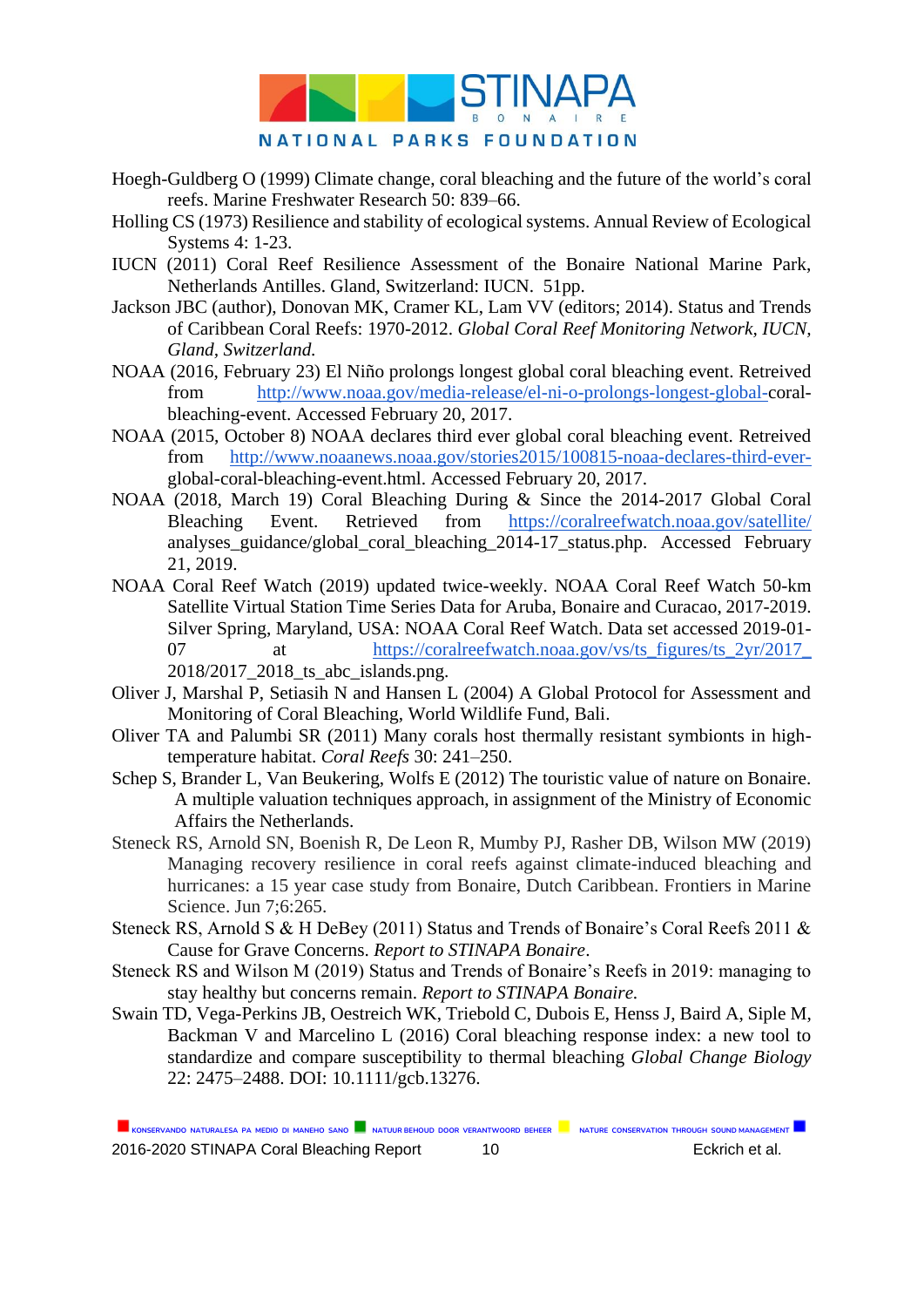

Thompson, JR, Rivera, HE, Closek, CJ, & Medina, M (2014) Microbes in the coral holobiont: partners through evolution, development, and ecological interactions. *Frontiers in Cellular and Infection Microbiology,* 4, 176. http://doi.org/10.3389/fcimb.2014.00176.

Wilkinson C (2002) Status of coral reefs of the world: 2002. *Australian Institute of Marine Science,* Townsville, Australia.

Wilkinson C & Souter D (editors; 2008) Status of coral reefs after bleaching and hurricanes in 2005. *Global Coral Reef Monitoring Network and Reef and Rainforest Research Centre*, Townsville, Australia.

#### **Appendix**

Table 1. List of the 10 coral bleaching survey sites on the leeward coast of Bonaire and Klein Bonaire including coordinates in decimal degrees.

| Site                                            | Location         | Latitude | Longitude   |
|-------------------------------------------------|------------------|----------|-------------|
| Playa Funchi                                    | <b>WSNP</b>      | 12.28237 | $-68.41490$ |
| Rei Willem Alexander No Dive Reserve Leeward, N |                  | 12.22054 | $-68.36222$ |
| Karpata                                         | Leeward, N       | 12.21961 | $-68.35239$ |
| Oil Slick Leap                                  | Leeward, N       | 12.19995 | $-68.30863$ |
| Reef Scientifico                                | Leeward, Central | 12.17218 | $-68.28924$ |
| Playa Lechi                                     | Leeward, Central | 12.15749 | $-68.28061$ |
| Invisibles                                      | Leeward, S       | 12.07973 | $-68.28056$ |
| Vista Blue                                      | Leeward, S       | 12.03938 | $-68.26389$ |
| Mi Dushi                                        | Klein Bonaire    | 12.15992 | $-68.32585$ |
| Ebo's Special                                   | Klein Bonaire    | 12.16578 | $-68.31925$ |

Table 2. List of coral species codes and associated scientific and common names, in order of most to least affected by bleaching in 2020. Coral species where three colonies or less were observed across the entire dataset were excluded as there were not enough observations to reliably estimate percent bleaching for these species.

| <b>Coral Species Code</b> | Scientific Name                                                                                                               | <b>Common Name</b>                           |
|---------------------------|-------------------------------------------------------------------------------------------------------------------------------|----------------------------------------------|
| <b>OFAV</b>               | Orbicella faveolata                                                                                                           | Mountainous star coral                       |
| <b>DLAB</b>               | Diploria labyrinthiformis                                                                                                     | Grooved brain coral                          |
| <b>OFRA</b>               | Orbicella franksi                                                                                                             | Boulder star coral                           |
| <b>AGAR</b>               | Agaricia (Undaria) spp.                                                                                                       | Lettuce corals                               |
| <b>OANN</b>               | Orbicella annularis                                                                                                           | Boulder star coral                           |
| <b>EFAS</b>               | Eusmilia fastigiata                                                                                                           | Smooth flower coral                          |
| <b>CNAT</b>               | Colpophillia natans                                                                                                           | Boulder brain coral                          |
| <b>SINT</b>               | Stephanocoenia intersepta                                                                                                     | Blushing star coral                          |
| <b>PAST</b>               | Porites astreoides                                                                                                            | Mustard hill coral                           |
|                           | KONSERVANDO NATURALESA PA MEDIO DI MANEHO SANO <b>NATURALESA PA ALCO DE LA CONSERVANDO NATURALESA PA MEDIO DI MANEHO SANO</b> | NATURE CONSERVATION THROUGH SOUND MANAGEMENT |

2016-2020 STINAPA Coral Bleaching Report 11 Eckrich et al.